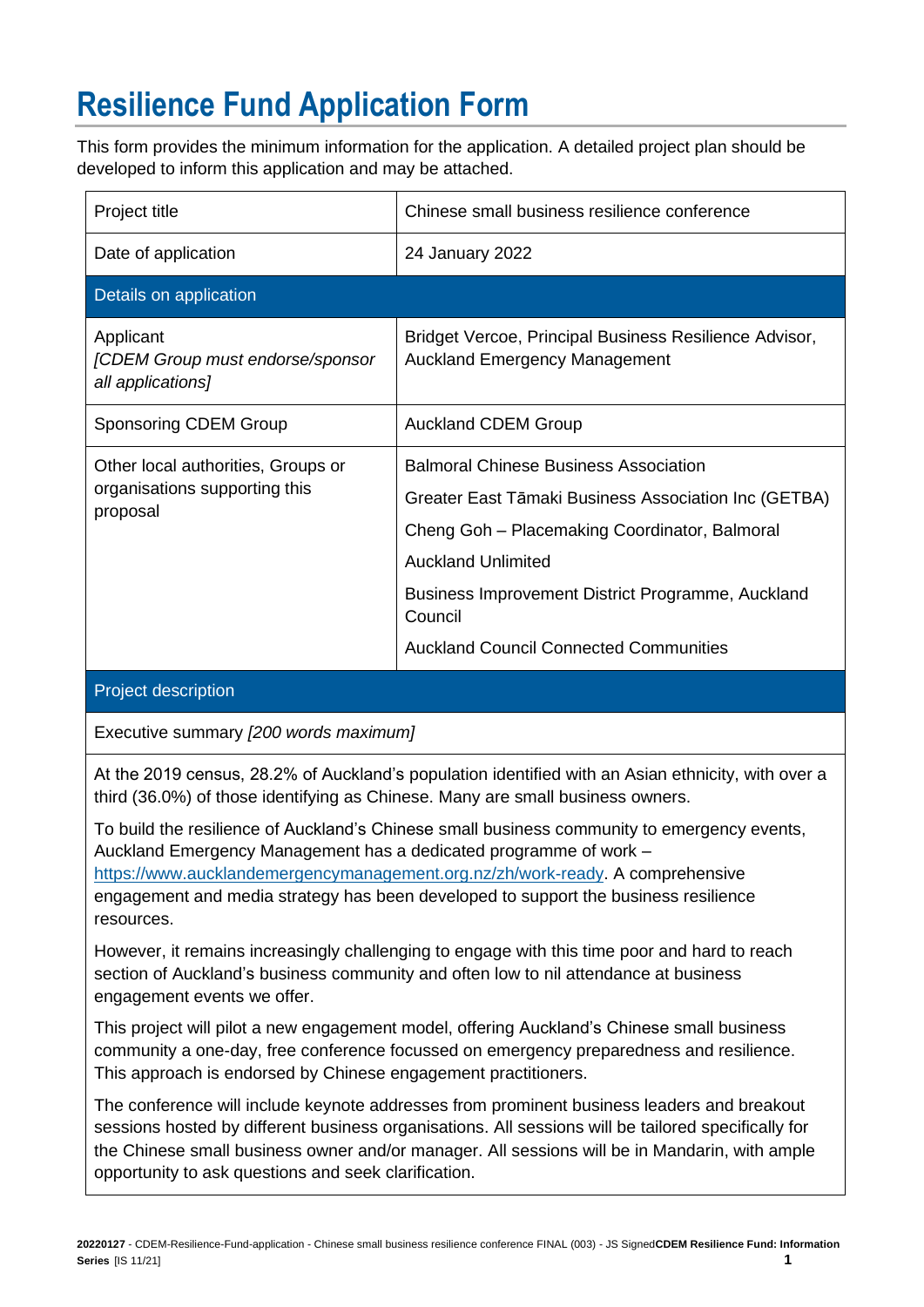If successful, the conference could become a regular annual or biannual event and may be replicated to support Auckland's other ethnic business communities.

Challenge/opportunity *[200 words maximum]*

The 2021 Colmar Brunton Disaster Preparedness Survey repeatedly identified Asian New Zealanders as being one of the least prepared, especially Chinese business owners and/or managers. They have few business connections outside the Chinese community, often struggle with English and have little understanding of how emergency management works.

*"Planning will not make a lot of difference. My wife and I are always here, there is no need to involve other people. If the power went out, we could not run our restaurant. The Government would have to help us."* (Auckland Chinese restaurant owner).

Chinese business owners are hesitant to engage with Council, mainstream business associations and business support organisations which are often seen as culturally irrelevant.

This proposal helps reduce these engagement barriers by empowering Chinese business owners to build their emergency preparedness capacity in an environment which is familiar linguistically and culturally appropriate. It increases trust in the emergency management sector, ensuring more positive outcomes from future resilience building and response activities.

With support from Connected Communities and Local Board priorities, the conference will encourage establishing locally based Chinese business associations and networks. This will help increase businesses' resilience and establish an avenue for further capacity building and engagement initiatives.

Alignment with priorities and objectives of the National Disaster Resilience Strategy (NDRS) *[200 words maximum]*

This project relates to the National Disaster Resilience Strategy priority of enabling, empowering, and supporting community resilience. More specifically it relates to the objectives of enabling and empowering individuals, households, organisations, and businesses to build their resilience, paying particular attention to those people and groups who may be disproportionately impacted by disasters.

It also relates to recognising the importance of culture to resilience, including support of cultural places, institutions, and activities, and to enable the participation of different cultures in resilience building activities.

Alignment with Principles and Allocation Preferences *[200 words maximum]*

This project aligns with the National Disaster Resilience Strategy and will make a material difference to the resilience of Auckland's Chinese business community.

It has a regional focus. Conference attendance will be open and free to all owners and managers of small businesses in the Auckland region which speak Mandarin. A sponsorship arrangement with SkyKiwi, New Zealand's most influential Chinese media outlet, will ensure all business owners are aware of the event and have ample time to register.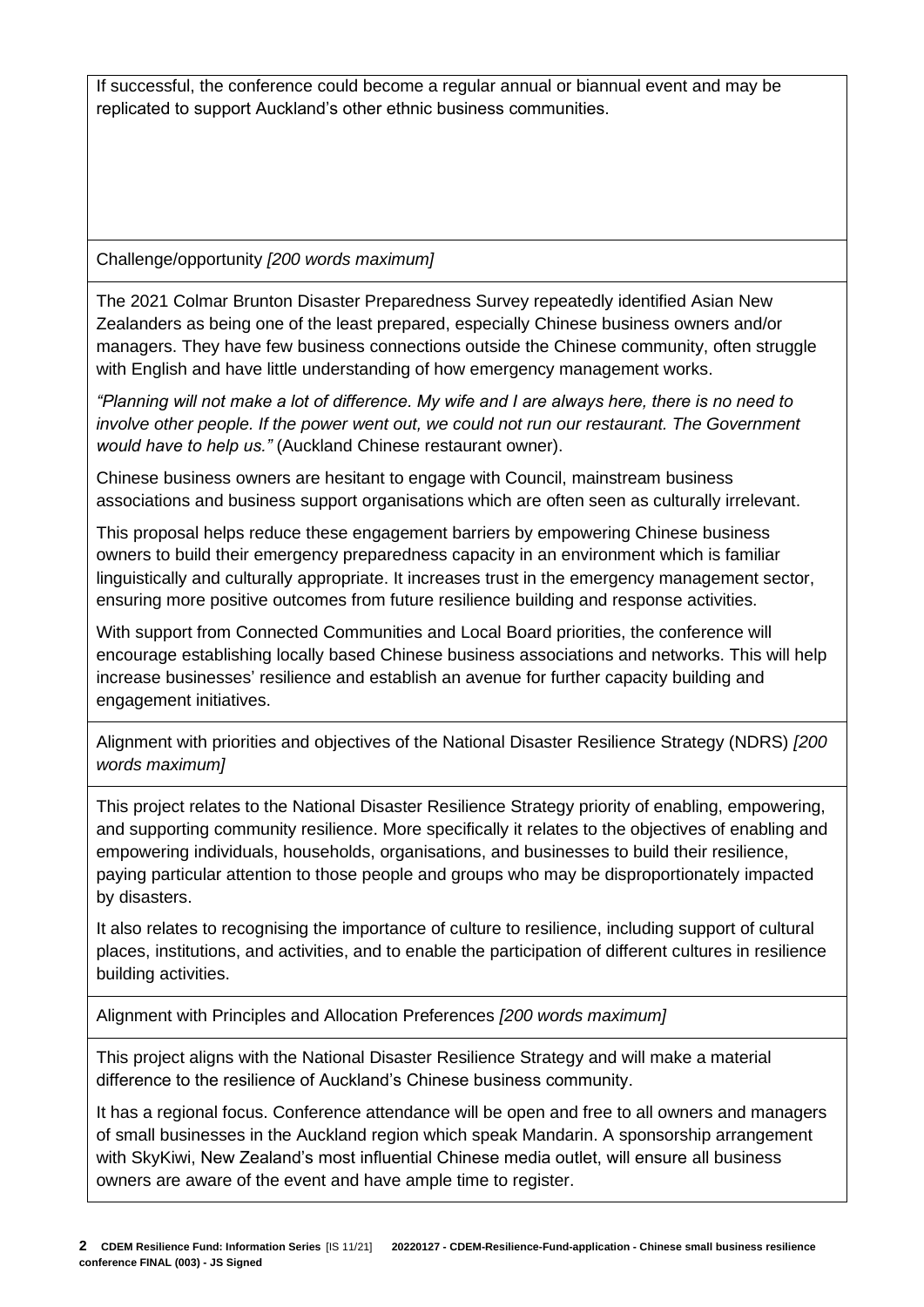It is outcome focussed, builds on existing work Auckland Emergency Management and Council has with the Chinese business community, and could be used as an engagement model in other regions by other CDEM Groups in order to support national consistency.

The application allows for NEMA and other CDEM Group involvement. Mandarin speaking NEMA and emergency management professionals from other CDEM Groups will be invited to host breakout sessions or speak on topics. The topics of these sessions to be decided following further discussion.

NEMA's support for the project could be recognised on the conference promotional material.

Application of outcomes/benefits to sector *[200 words maximum]*

There are few opportunities for Chinese business owners to hear from and ask questions in Mandarin on a range of different topics from a range of different organisations. This novel engagement approach which will draw the attention of this hard-to-reach group motivating them to attend and participate.

The conference will be opened by Auckland's mayor, with a keynote address from a leader in the Chinese business community. The breakout sessions will give attendees the chance to hear from a number of different organisations on a variety of topics from business continuity, fire prevention, emergency response planning and recovery to the benefits of building community networks. We will work with the business community on identifying key areas of interest.

Attendees will leave the conference with a greater understanding of how the emergency management system in New Zealand works and what they need to do to ensure their business survives and thrives during and following an emergency event.

Attendees will be provided with an information pack containing emergency response and business continuity templates guides and templates in English and Mandarin. Sessions will be recorded and shared widely, via WeChat and other relevant channels, after the event.

Ongoing costs (post-project) and how it will be funded *[200 words maximum]*

Learnings from this pilot will inform the development of a similar annual or bi-annual emergency preparedness event for the Chinese business community. Future events will be funded by Auckland Council, with support from key CEG partners and the Chinese community.

This pilot will also help guide future engagement strategies for Auckland's other ethnic business communities and could be used as model for other CDEM Groups to replicate.

## Project design

| Project manager                | Auckland Emergency Management's Principal Business<br>Resilience Advisor, Bridget Vercoe |
|--------------------------------|------------------------------------------------------------------------------------------|
| Other project members          | Connected Communities Special Advisor, Yongjie Li                                        |
|                                | Auckland Emergency Management's Head of Resilience,<br><b>Melanie Hutton</b>             |
| External providers/contractors | SkyKiwi (http://www.skykiwi.com/)                                                        |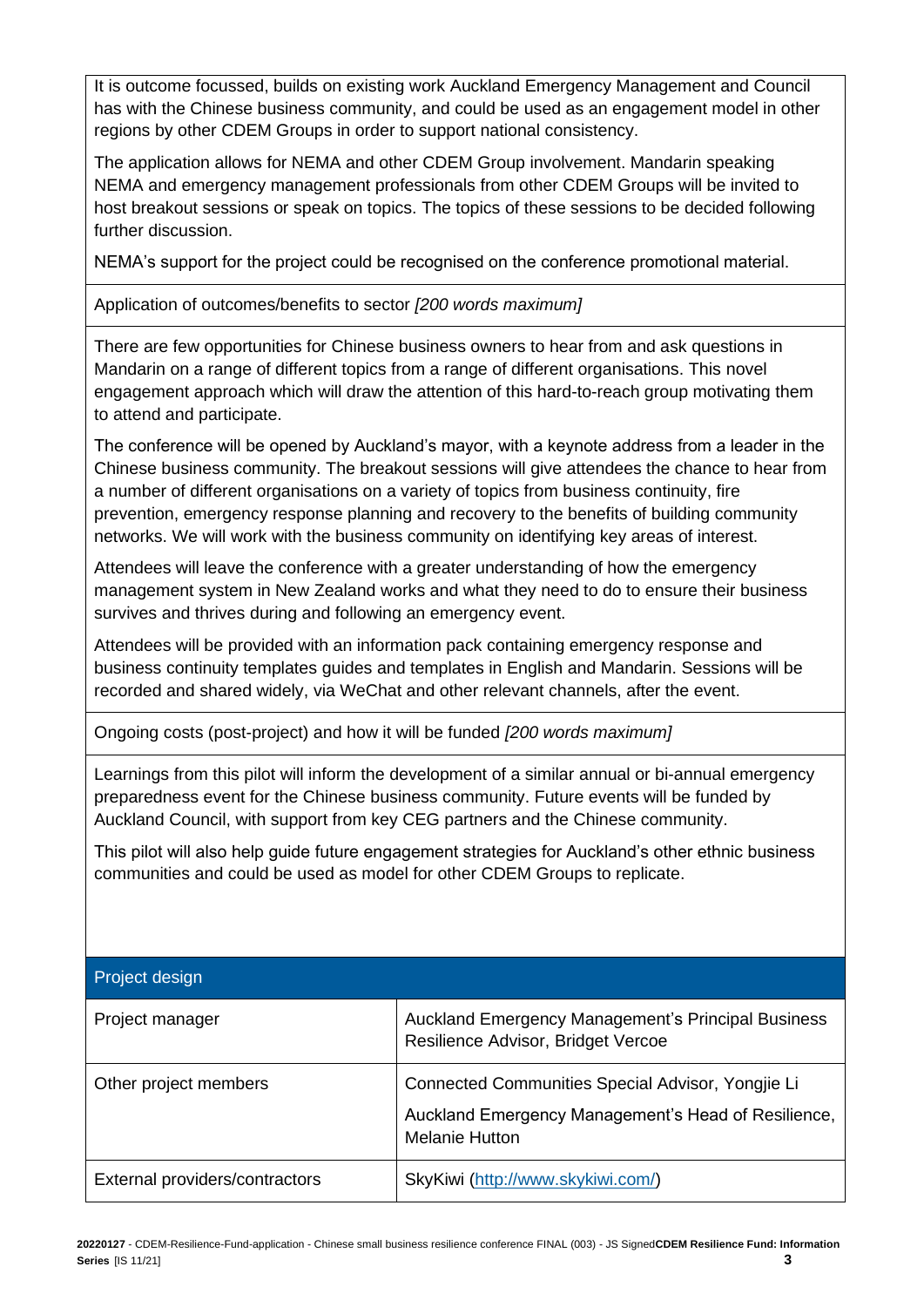|                                                                                                   | <b>Cracker Jack Events</b><br>(https://www.crackerjackevents.co.nz/portfolio-<br>type/corporate-events/)                                                                                                                                   |                                           |  |  |
|---------------------------------------------------------------------------------------------------|--------------------------------------------------------------------------------------------------------------------------------------------------------------------------------------------------------------------------------------------|-------------------------------------------|--|--|
| NEMA resource (if needed)                                                                         | NEMA will be offered a speaking slot, as a keynote<br>speaker and/or to host a breakout session.                                                                                                                                           |                                           |  |  |
| Deliverables [Note: payments will be made after successful completion of milestones identified]   |                                                                                                                                                                                                                                            |                                           |  |  |
| Key milestones                                                                                    | Date for completion                                                                                                                                                                                                                        | Cost (invoice amount)                     |  |  |
| Confirm conference programme                                                                      | End November 2022                                                                                                                                                                                                                          | No cost (to be completed<br>by AEM staff) |  |  |
| Book conference facility and AV<br>equipment                                                      | End November 2022                                                                                                                                                                                                                          | \$6,000                                   |  |  |
| Aotea Centre Waitakere and Limelight<br>Rooms (one plenary and five break out<br>spaces)          |                                                                                                                                                                                                                                            |                                           |  |  |
| Book catering (150 people)                                                                        | End November 2022                                                                                                                                                                                                                          | \$5,000                                   |  |  |
| Conference promotion (via SkyKiwi<br>partnership)                                                 | February 2023                                                                                                                                                                                                                              | \$5,000                                   |  |  |
| Conference management                                                                             | May 2023                                                                                                                                                                                                                                   | \$20,000                                  |  |  |
| Cracker Jack Events will be employed to<br>organise and manage the conference.                    |                                                                                                                                                                                                                                            |                                           |  |  |
| Conference held                                                                                   | May 2023 (date TBC)                                                                                                                                                                                                                        | \$2,000 (miscellaneous<br>costs)          |  |  |
| Recording conference presentations<br>and post-production                                         | \$5,000<br>May and June 2023                                                                                                                                                                                                               |                                           |  |  |
| Project evaluation completed                                                                      | <b>July 2023</b>                                                                                                                                                                                                                           | No cost                                   |  |  |
| <b>Identified risks</b>                                                                           |                                                                                                                                                                                                                                            |                                           |  |  |
| <b>Risks</b>                                                                                      | Suggested mitigation / management                                                                                                                                                                                                          |                                           |  |  |
| COVID-19 resurgence                                                                               | An online conference option will be devised as part of the<br>planning process to be executed if required.                                                                                                                                 |                                           |  |  |
| <b>Budget</b>                                                                                     | Budgets will be monitored closely throughout the project<br>by the project manager.                                                                                                                                                        |                                           |  |  |
| Auckland and/or New Zealand<br>experiences a significant event<br>requiring AEM staff to respond. | Cracker Jack Events with support from Auckland Council<br>Connected Communities staff will be able to manage the<br>conference with minimal input from AEM staff if<br>necessary. AEM has contingency budget to support this<br>if needed. |                                           |  |  |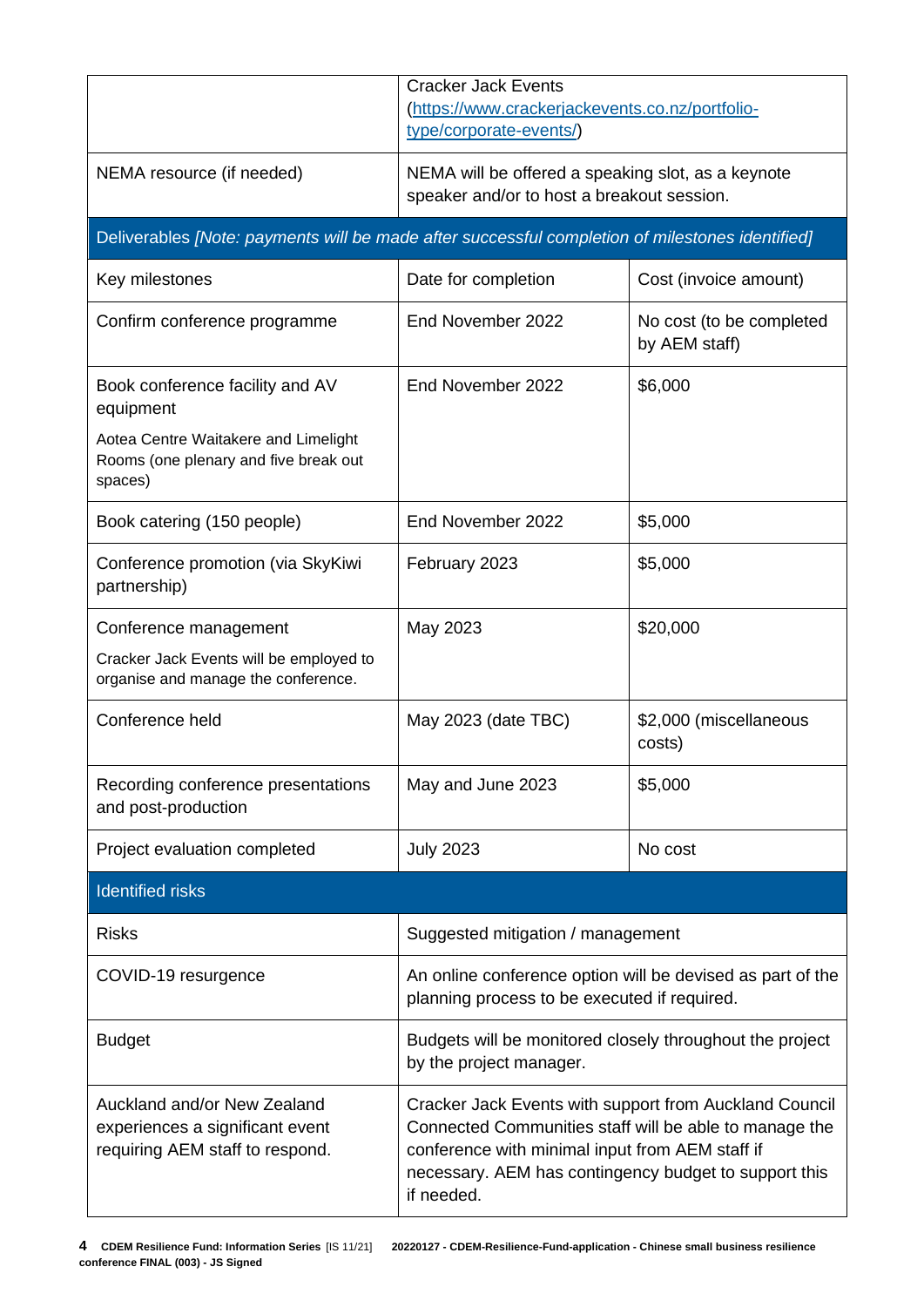| Funding request and use                                                                                                              |                                                                                                                                                                                         |                                                        |                |  |
|--------------------------------------------------------------------------------------------------------------------------------------|-----------------------------------------------------------------------------------------------------------------------------------------------------------------------------------------|--------------------------------------------------------|----------------|--|
| <b>CDEM Resilience Fund contribution</b>                                                                                             | \$43,000                                                                                                                                                                                |                                                        |                |  |
| Local authority / organisation<br>contribution                                                                                       | take home resources.                                                                                                                                                                    | \$5,000 for the development and printing of conference |                |  |
| Other sources of funding or support                                                                                                  | Support and time in kind of Auckland Council and<br>Auckland Emergency Management staff, Chinese<br>business community leaders, Auckland Unlimited and<br>other relevant organisations. |                                                        |                |  |
| Budget [please supply spreadsheet]                                                                                                   | \$48,000                                                                                                                                                                                |                                                        |                |  |
| Applies if application exceeds<br>\$100,000 over the life of the project                                                             | Are you prepared to attend an<br>interview in support of this<br>application (if needed)?                                                                                               | <b>Yes</b><br>$\Box$                                   | No $\boxtimes$ |  |
| Application confirmation                                                                                                             |                                                                                                                                                                                         |                                                        |                |  |
| Is this application from an individual or other organisation<br>Yes $\Box$<br>No $\boxtimes$                                         |                                                                                                                                                                                         |                                                        |                |  |
| Does the CDEM Group support this application? [sign off below confirms<br>support]                                                   |                                                                                                                                                                                         | Yes $\boxtimes$                                        | No $\square$   |  |
| <b>Approval of Chief Executive</b><br>[Chief Executive or Head of the<br>organisation receiving the funding]                         | Paul Amaral Digitally signed by Paul Amaral                                                                                                                                             |                                                        |                |  |
|                                                                                                                                      | Name: Paul Amaral - General Manager Auckland Emergency Management                                                                                                                       |                                                        |                |  |
| Approval of CEG Chair                                                                                                                |                                                                                                                                                                                         |                                                        |                |  |
|                                                                                                                                      | Name: Jim Stabback - CE Auckland Council                                                                                                                                                |                                                        |                |  |
| All communications regarding the application, including approval decisions will be addressed to<br>the Chief Executive and CEG Chair |                                                                                                                                                                                         |                                                        |                |  |
| <b>CDEM Group comment</b>                                                                                                            |                                                                                                                                                                                         |                                                        |                |  |
|                                                                                                                                      |                                                                                                                                                                                         |                                                        |                |  |

Note: Only complete forms will be considered for assessment. All completed forms and supporting documents must be emailed to NEMA at [resilience.fund@nema.govt.nz](mailto:resilience.fund@nema.govt.nz?subject=CDEM%20Resilience%20Fund:)

| NEMA Assessment [internal use only]                         |     |    |  |  |
|-------------------------------------------------------------|-----|----|--|--|
| <b>Principles</b>                                           | Yes | No |  |  |
| Local / regional focus                                      |     |    |  |  |
| Values the role of Maori in the Emergency Management System |     |    |  |  |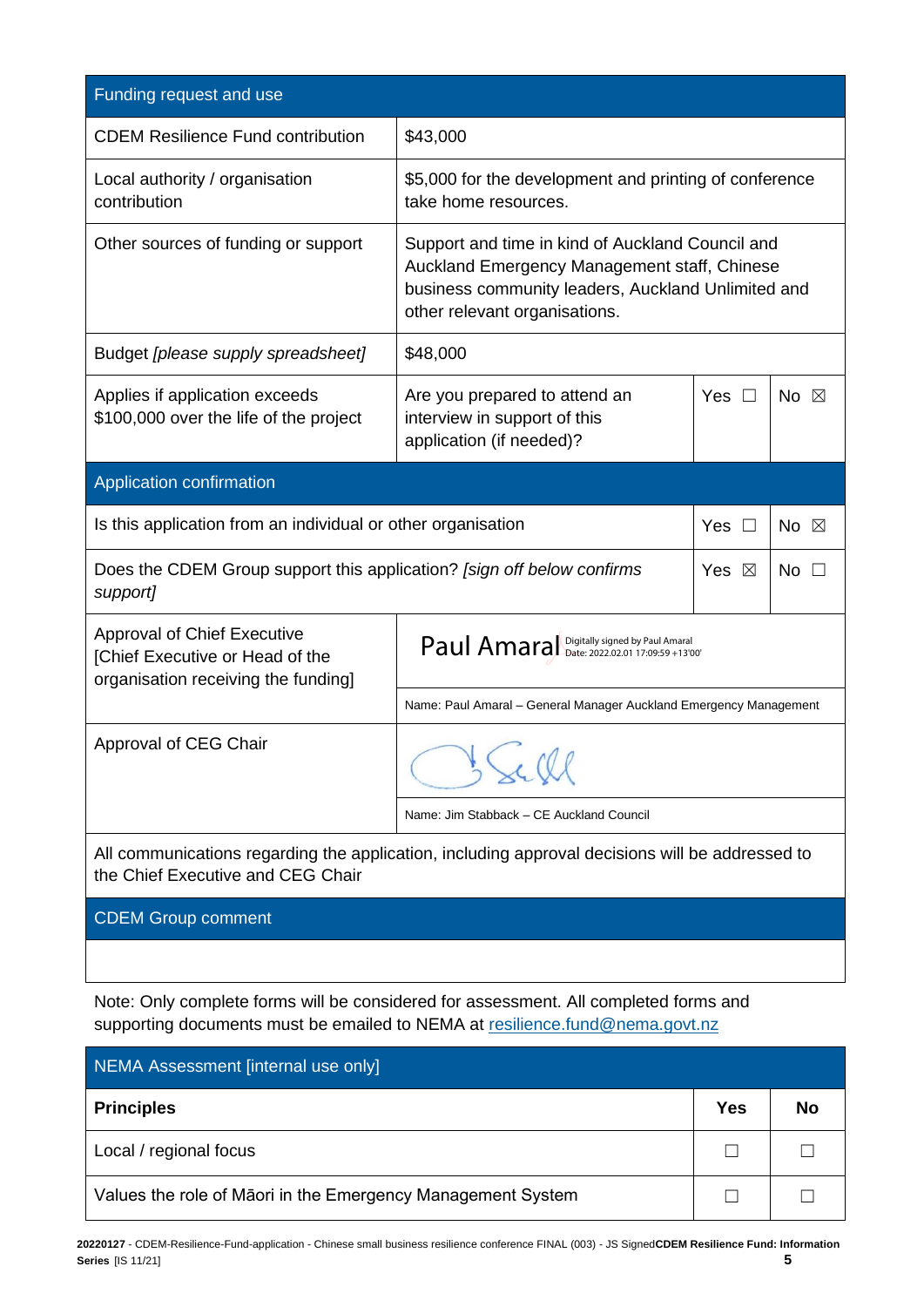| NEMA involvement required                                                                      | $\vert \ \ \vert$ |               |
|------------------------------------------------------------------------------------------------|-------------------|---------------|
| <b>Allocation Preferences</b>                                                                  |                   |               |
| <b>Alignment with NDRS</b>                                                                     | П                 |               |
| Achieves equity of outcomes for Māori communities, marae, hapū, iwi and<br>Māori organisations | $\Box$            |               |
| Outcome focused                                                                                | $\Box$            | $\Box$        |
| Applicable in other regions / CDEM Groups                                                      | $\perp$           | $\Box$        |
| Supports national consistency                                                                  | $\Box$            | L             |
| Wider funding / resource commitment                                                            | $\vert \ \ \vert$ |               |
| Build on existing work                                                                         | П                 |               |
| Operational expenditure (Opex)                                                                 | $\vert \ \ \vert$ |               |
| Capital expenditure (Capex)                                                                    | $\vert \ \ \vert$ |               |
| <b>Other</b>                                                                                   |                   |               |
| Application from individuals or other organisations endorsed/sponsored by<br><b>CDEM Group</b> |                   |               |
| <b>NEMA Subject Matter Expert Comment</b><br>Supported<br>- 1                                  |                   | Not supported |
|                                                                                                |                   |               |
| NEMA Regional Emergency Management Advisor Comment<br>Supported                                |                   | Not supported |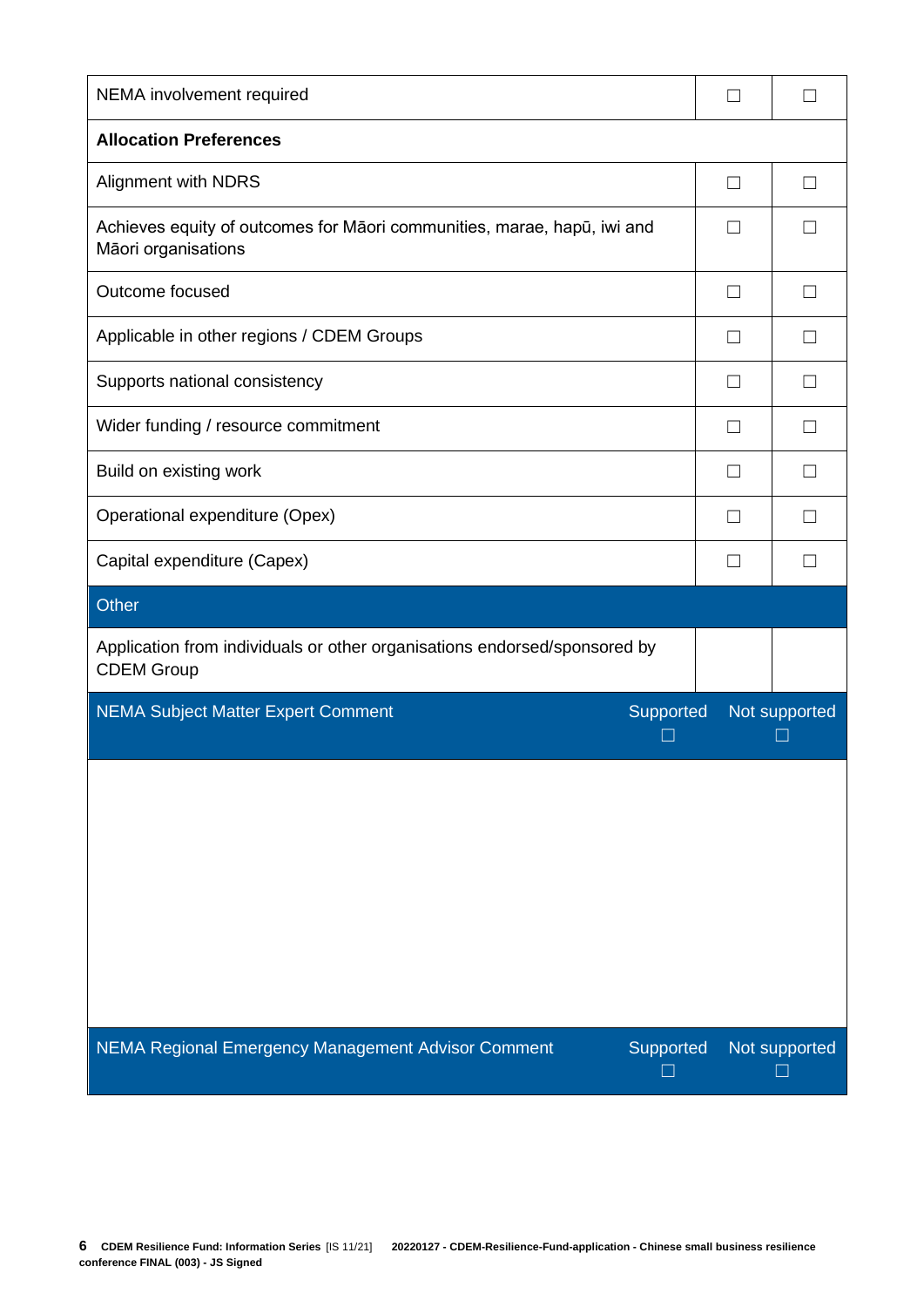| <b>NEMA Review Panel Comment</b>                      | Supported<br>× | Not supported<br>$\mathsf{L}$ |
|-------------------------------------------------------|----------------|-------------------------------|
|                                                       |                |                               |
|                                                       |                |                               |
|                                                       |                |                               |
| <b>NEMA Director Decision Sign-off</b>                | Approved<br>П  | <b>Declined</b><br>$\Box$     |
|                                                       |                |                               |
| <b>Director of Civil Defence Emergency Management</b> |                |                               |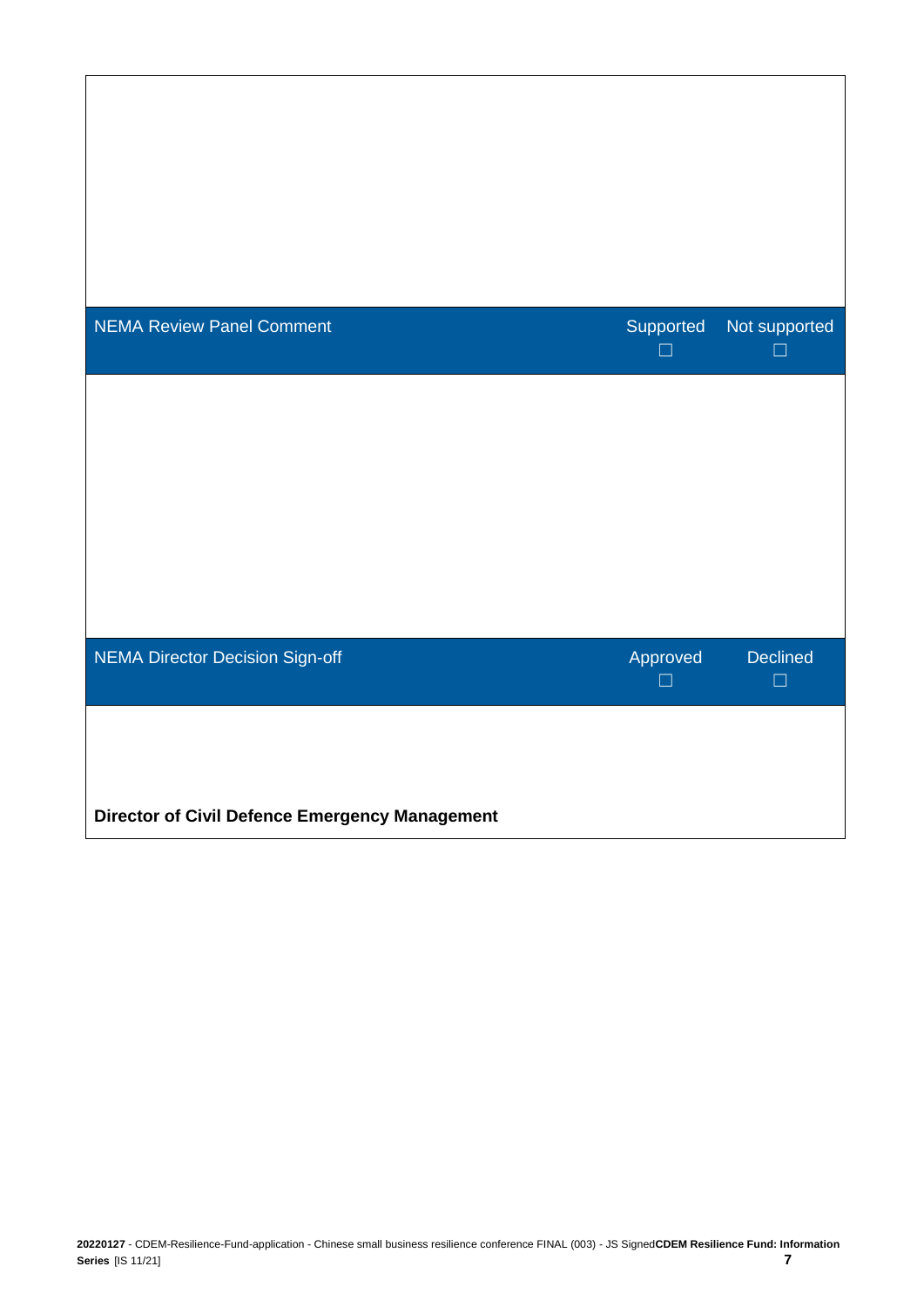## **Appendix A Report Template**

| <b>CDEM Resilience Fund Project Status Report</b> |  | Date: DD MMMM YY                 |  |  |                                      |  |
|---------------------------------------------------|--|----------------------------------|--|--|--------------------------------------|--|
| Project title                                     |  |                                  |  |  | Project number                       |  |
| Project manager                                   |  | Contact details                  |  |  |                                      |  |
| Executive summary of status                       |  |                                  |  |  |                                      |  |
|                                                   |  |                                  |  |  |                                      |  |
|                                                   |  |                                  |  |  |                                      |  |
|                                                   |  |                                  |  |  |                                      |  |
|                                                   |  |                                  |  |  |                                      |  |
|                                                   |  |                                  |  |  |                                      |  |
| Progress of deliverables                          |  |                                  |  |  |                                      |  |
|                                                   |  |                                  |  |  |                                      |  |
| Milestones                                        |  | Status (on track, delayed, etc.) |  |  | Progress this quarter and next steps |  |
|                                                   |  |                                  |  |  |                                      |  |
|                                                   |  |                                  |  |  |                                      |  |
|                                                   |  |                                  |  |  |                                      |  |
|                                                   |  |                                  |  |  |                                      |  |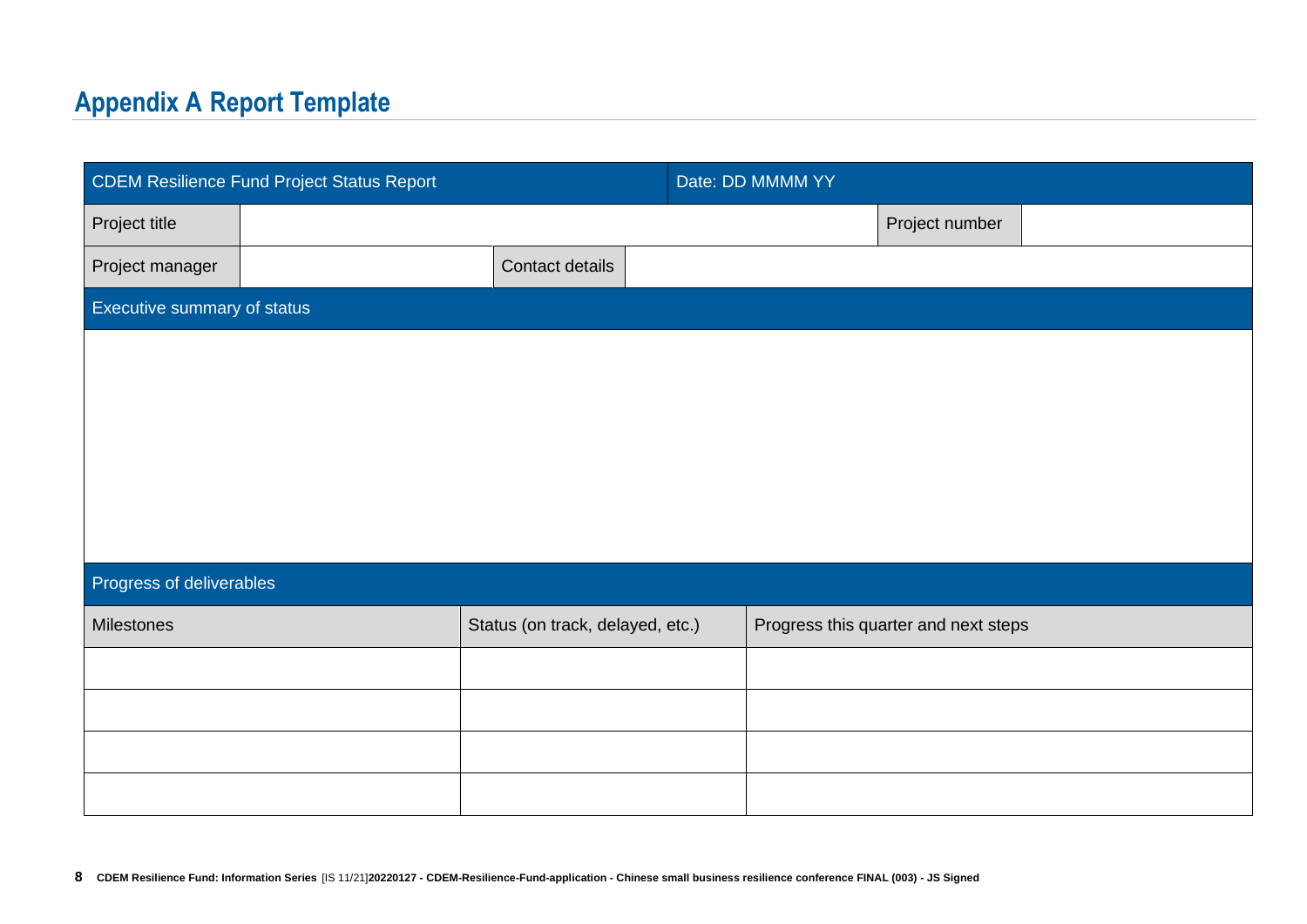| Identification of any issues (actual or potential) |                     |                |  |                  |                        |          |
|----------------------------------------------------|---------------------|----------------|--|------------------|------------------------|----------|
|                                                    | Issue               |                |  | Mitigation       |                        |          |
| Schedule                                           |                     |                |  |                  |                        |          |
| Staff resources                                    |                     |                |  |                  |                        |          |
| <b>Budget</b>                                      |                     |                |  |                  |                        |          |
| Dependencies                                       |                     |                |  |                  |                        |          |
| Stakeholders                                       |                     |                |  |                  |                        |          |
| Quality                                            |                     |                |  |                  |                        |          |
| Other                                              |                     |                |  |                  |                        |          |
| <b>Budget</b>                                      |                     |                |  |                  |                        |          |
| Activity                                           | Expenditure to date | Budget to date |  | Full year budget | <b>Budget forecast</b> | Variance |
|                                                    |                     |                |  |                  |                        |          |
|                                                    |                     |                |  |                  |                        |          |
|                                                    |                     |                |  |                  |                        |          |
|                                                    |                     |                |  |                  |                        |          |
|                                                    |                     |                |  |                  |                        |          |